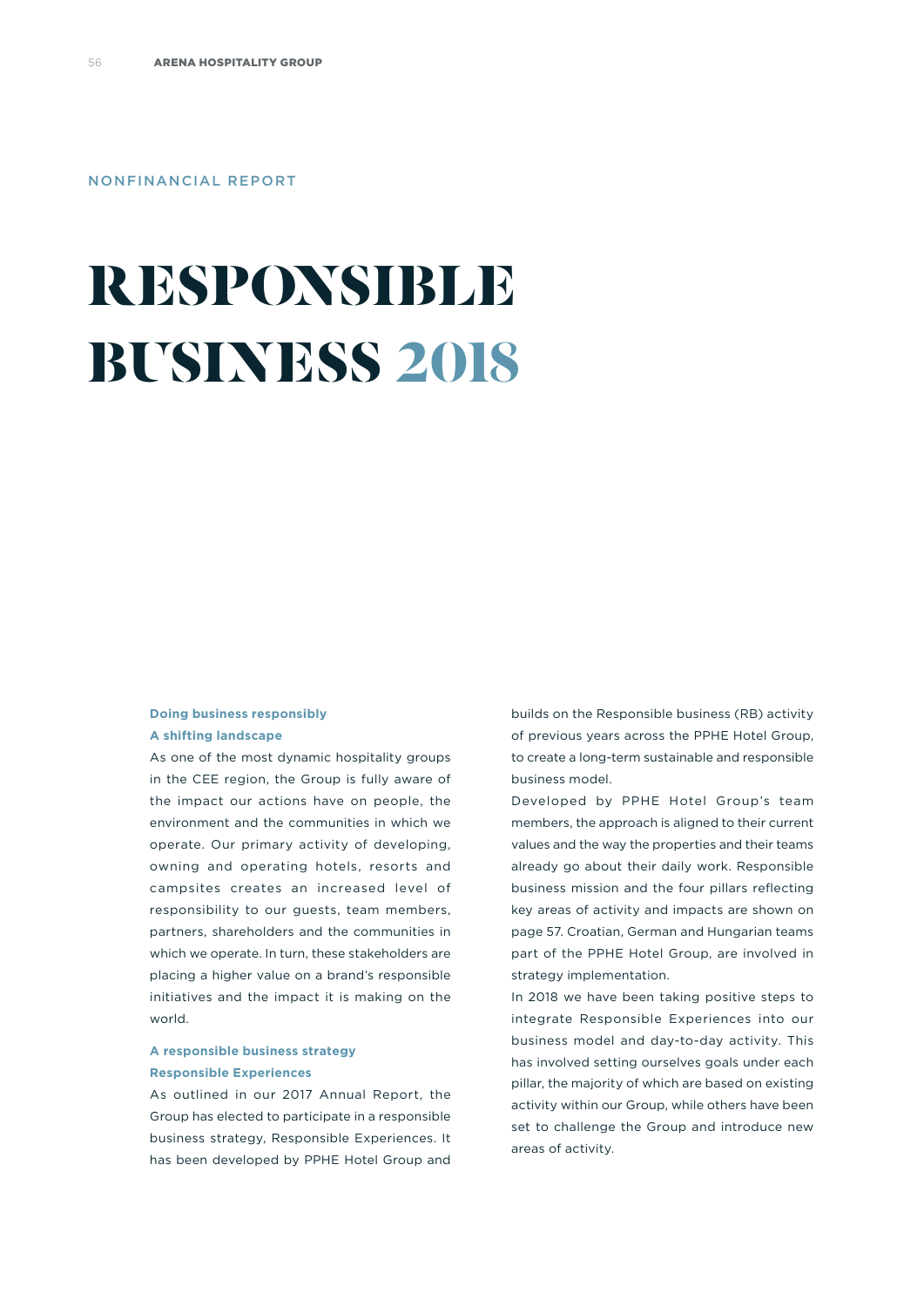



#### **INSPIRING GUESTS**

1. Improve guest experience 2. Futureproof our organisation 3. Ensure guest health and wellbeing 4.Ensure guest safety and security



28

#### **DEVELOPING OUR PEOPLE**

1. Linking development to learning 2. Attract and retain talent



## **CREATING CENTRES OF EXCELLENCE**

- 1. Reduce carbon footprint
- 2. Reduce water usage
- 3. Reduce waste and recycle more
- and eco-friendly materials
- 5. Increase diversity in the workplace

### **BEING PART OF OUR COMMUNITIES**

- volunteering
- 2. Contributions and investments with
- 3. Engagement with our local community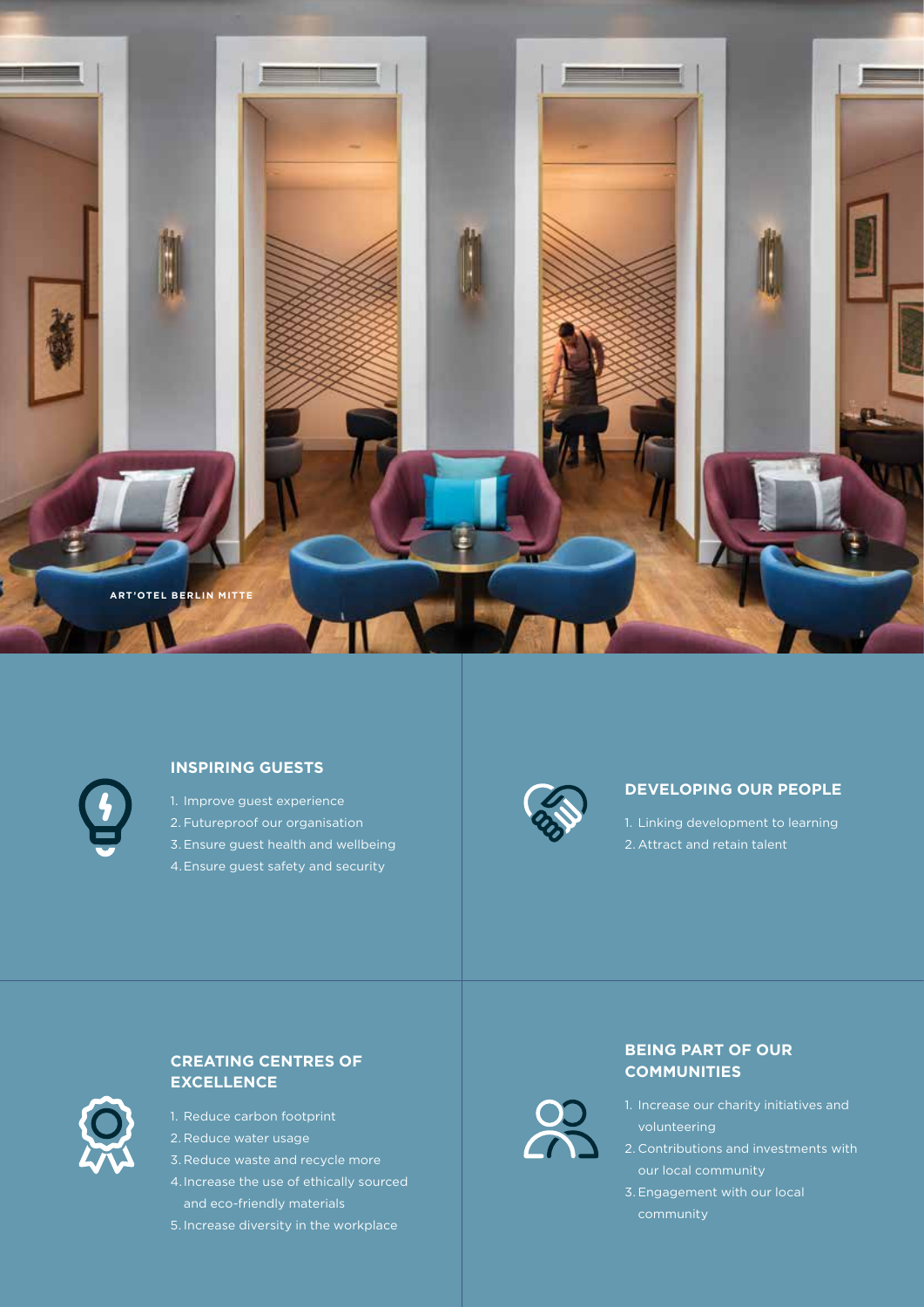Each goal has a series of measures associated with it to help us monitor and evaluate our efforts. We are currently working on internal systems and processes to ensure we can accurately report on these and plan to report on this first set of measures in 2019. For more information on our goals and measures visit pphe.com/ responsibility.

The Company has committed to working with its indirect controlling shareholder, PPHE Hotel Group, to ensure that all systems, goals and measures align, which is a committed aim of the PPHE Hotel Group in 2019.

#### **Materiality in 2019**

During the summer of 2018, PPHE Hotel Group also conducted a comprehensive online materiality survey with over 4,000 key stakeholders. PPHE Hotel Group is using the results of these findings to prioritise activity within the group and which measures to concentrate on first.

This report focuses on their progress in each of the four pillars across the last 12 months. Where possible, they have highlighted key facts and figures that are considered relevant by their stakeholders and are also important to the success of the PPHE business.

Being a truly responsible business requires PPHE Hotel Group and our Group being responsive to the views of our stakeholders and the needs of an ever-changing world.

#### **Managing Responsible Business at Arena Hospitality Group**

We have an effective top-to-bottom two tiers governance structure, providing an environment in which team members are encouraged and supported to do the right thing and work responsibly. This starts at Supervisory Board and Management Board level with dedicated Board members. Management Board and the senior management team ultimately engage with all team members at our Group. We have a Responsible Experiences Project Manager who drives activity and governance and reports to both PPHE Hotel Group and the Management Board.

Our Responsible Business strategy is also part of the 'Feeling Welcome' induction programme for new team members. All colleagues are accountable for doing business responsibly, which is integral to the way we recruit, develop, assess, promote and reward them – from senior management to our trainees. This induction programme includes tailor-made training in areas such as data privacy (GDPR).

#### **Our mission in 2019**

We are very proud of the progress we have made with Responsible Experiences in 2018, but we realise that we are at the very start of this process and still have a long way to go before we have achieved our ambitions for this initiative and integrate ourselves in the PPHE Hotel Group model more widerly.

The PPHE Hotel Group has an ambitious plan: "Over the next 12 months our aim is to build a digital data collection tool that ensures the data we collect is up-to-date and accurate. In creating this we will also produce standards and procedures to define what the data is and its source, this will enable us to create consistency across the PPHE Hotel Group, track our progress, celebrate our successes and identify areas for improvement. We can then work together to set targets and define initiatives that will help us achieve our Responsible Experiences goals". The Group will work in 2019 on progress in each of the four pillars of Responsible Experience concept: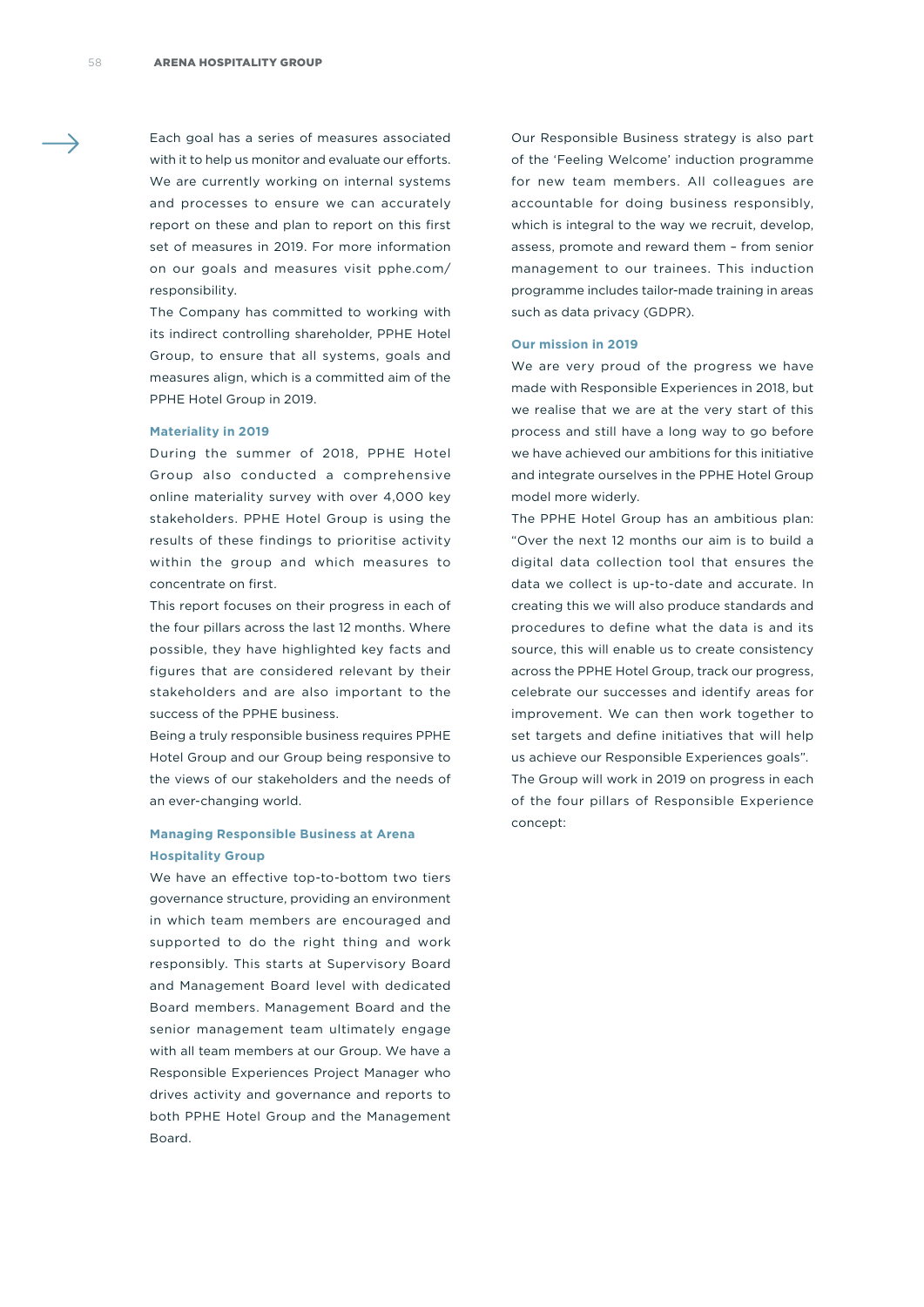#### **Inspiring guests**

Providing excellent guest experiences will always be in the focus for all Group activity. As highlighted in the materiality survey, which PPHE Hotel Group did in 2018, 'Inspiring Guests' was ranked as the most important Responsible Experiences pillar amongst stakeholders. For this section, we focus on how responsible business activity is conducted with the specific aim of creating valuable memories by delighting our guests every day, through engaging service, quality products and inviting places. Goals:

- 1) Improve guest experience
- 2) Future-proof our organisation
- 3) Ensure guest health and well-being
- 4) Ensure guest safety and security

# **128.7 M HRK**

Of investments over the last 12 months

#### **The guest experience and future proofing**

One of our primary goals is to recognise and create opportunities and develop the properties in our portfolio to reach their full potential. We are committed to investing in the renovation and development of our hotels, self-catering holiday apartment complexes and campsites. Over the last twelve months we have invested HRK 128.7 million in major renovation projects. The feedback from our guests indicates that they appreciate these investments and our customer average overall score is 84.3.

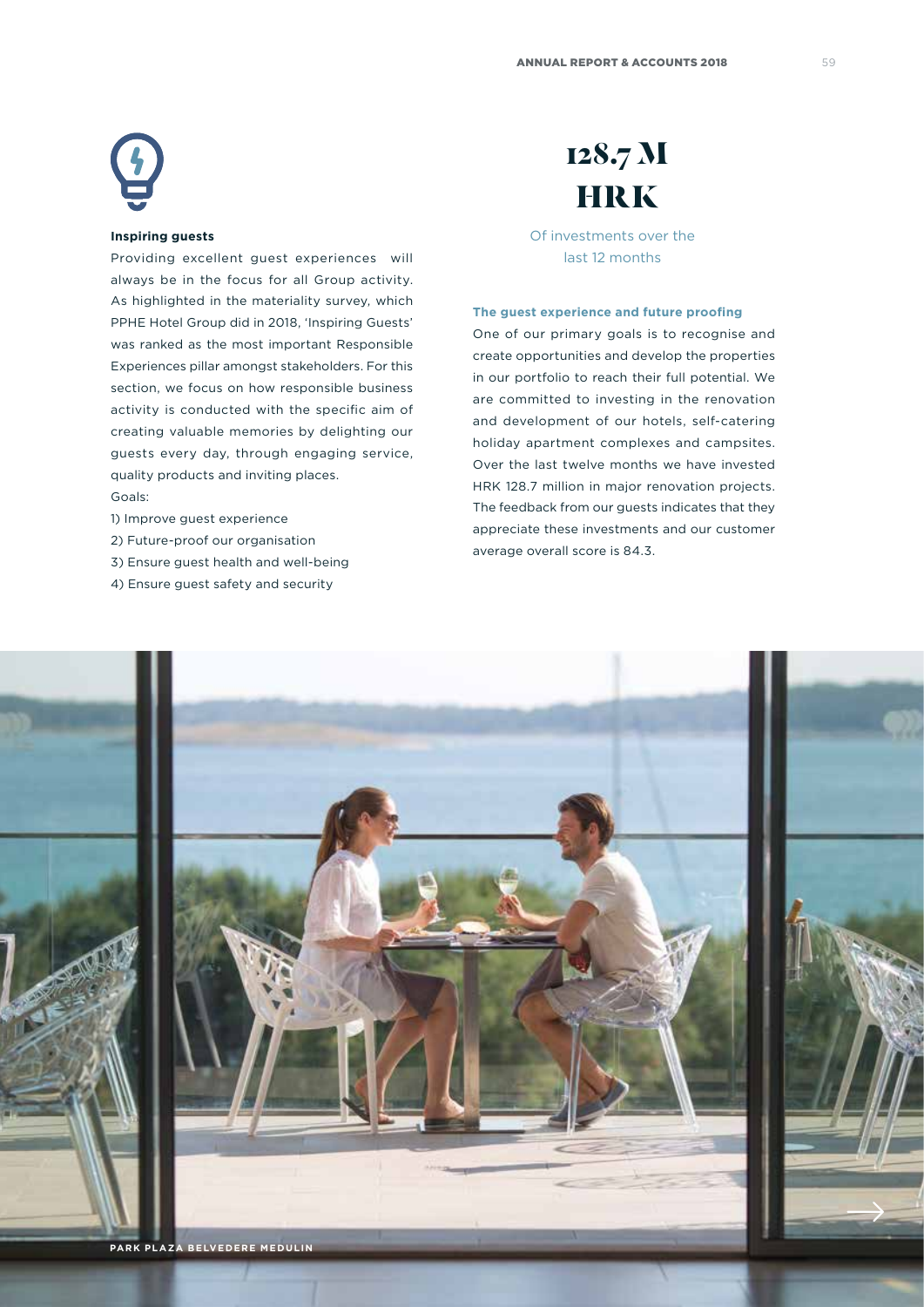#### **Health and well-being**

We ensure that our products and services are advertised in strict conformity with legal requirements as well as with ethical and cultural standards. We comply the national Statement of Advertising and Market Communication. We commit to complying with applicable consumerprotection regulations and to employing appropriate sales, marketing and information practises in communications with our customers. Customer satisfaction and guest complaints are key to the development of our brands and services. We have a robust process in place that addresses the issue at hand and feeds directly into how we evolve the guest experience. This ensures we build a service offering that responds directly to guest feedback.

#### **Safety and security**

The health and safety of our team members and our customers is a major priority. We recognise the necessity of safeguarding the health and safety of our own team members while at work and of our guests when staying at or visiting any of our properties, and operate so as to provide a safe and comfortable environment for team members, guests and the public. Our policy is to manage our activities to avoid causing any unnecessary or unacceptable risks to health and safety and our immediate environments. The Group has an excellent health and safety team and record, and a culture of safety which is deeply embedded within the Group.

We take the privacy of our customers very seriously. Over the last year we have reviewed our systems and policies to ensure we are GDPR compliant. In order to comply, we identified how we process data and have embedded policies to process it in line with this new European law. We nominated responsible GDPR officer whose duty is to put a system in place to identify when we deviate from the proscribed procedures of processing data and to put in place a training system for all our team members, enabling them to report any misuse of personal data and enabling us to mitigate and prevent further risk.

#### **Human rights**

The Group requires its team members to act fairly in their dealings with fellow team members, customers, suppliers and business partners. We introduced a Code of Ethics during 2013 which applies to all Group employees. The Group operates a confidential whistle-blowing policy, which was also introduced in 2013. We have a zero-tolerance Gift policy on bribery and corruption which extends to all business dealings and transactions in which we are involved. This includes a prohibition on making political donations, offering or receiving inappropriate gifts or making undue payments to influence the outcome of business dealings. Our robust policy and guidance in this area are routinely reviewed by PPHE Hotel Group.

Every new team member is required to review and acknowledge our Code of Ethics and Gift policy which are seen by the HR department.



#### **Creating centres of excellence**

As one of the most dynamic hospitality groups in the CEE region, owner and operator of 14 hotels, four self-catering holiday apartment complexes, eight campsites and many restaurants, bars and spas in Croatia, Germany and Hungary, it is critical that we develop a blueprint for long-term sustainable development and ethical operational practices.

Implementing our blueprint will form a critical part of our team member and guest education and engagement, having them contribute to our sustainability projects as and when appropriate. As highlighted in the materiality survey, 'creating centres of excellence' was ranked as the Responsible Experiences pillar with the most impact.

- Goals:
- 1) Reduce carbon footprint
- 2) Reduce water usage
- 3) Reduce waste and recycle more
- 4) Increase the use of ethically sourced and eco-
- friendly materials
- 5) Increase diversity in the workplace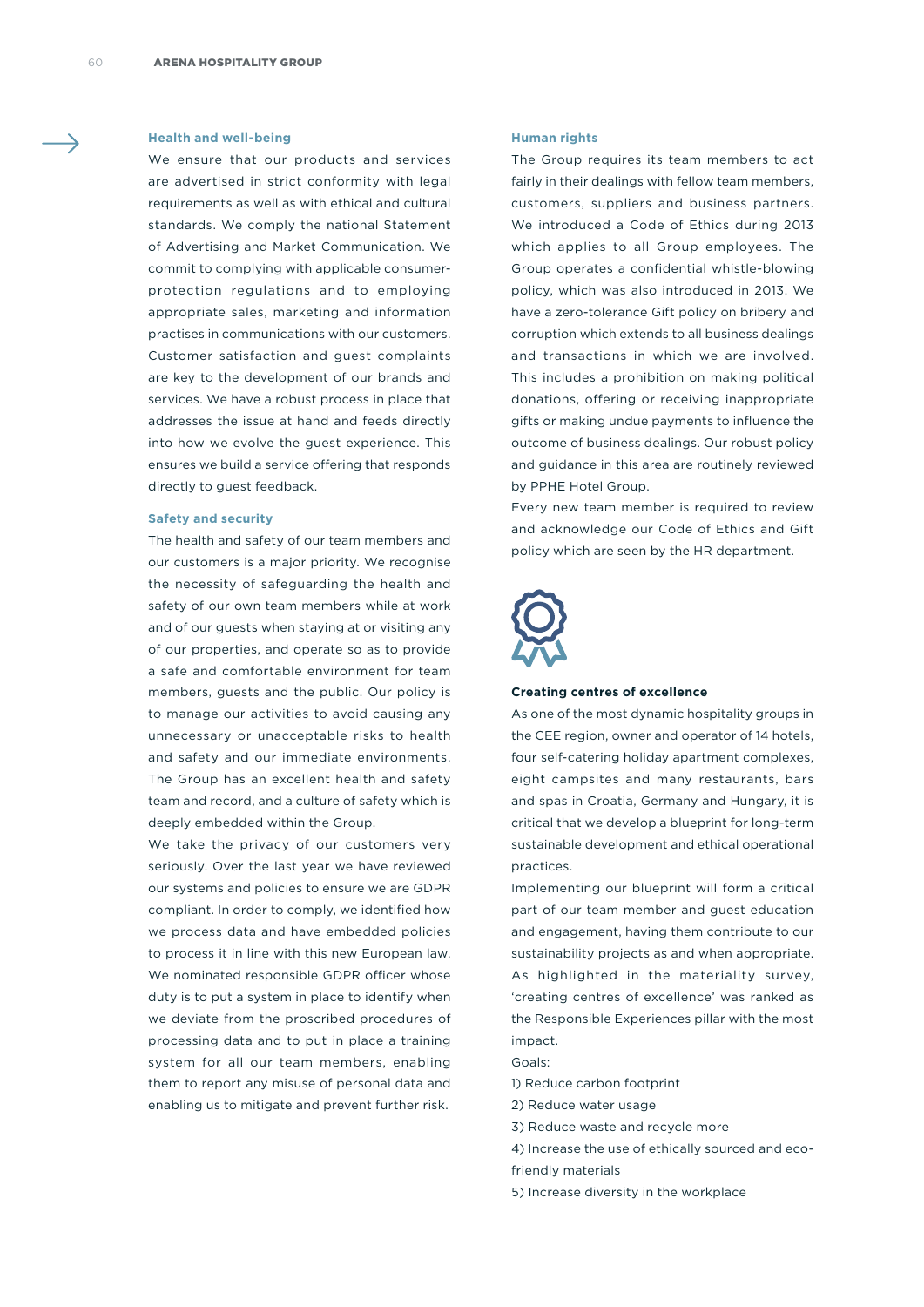#### **Carbon footprint**

The management of our energy use has always been important to the Group and we have had success in reducing our carbon emissions over a long period of time. All our achievements in energy saving have been made possible by the commitment of our local hotel management teams, our technical team, room division manager and Management Board. We actively engage our guests to reducing their impact on the environment through the reduction of water, electricity and cleaning materials used in our properties as well as on waste disposal rules.

Whilst we are proud of our successes to date, we need to ensure that the Group continues to perform well. In 2018 we introduced an online energy monitoring tool for all our properties in Germany. The online tool allows us to receive accurate updates on all our energy consumption. This information provides us with the ability to monitor peaks and troughs in usage. The benefits of this are not only commercial, but will also

allow us to explore ways to reduce our carbon footprint.

#### **Water use**

We already encourage all our hotels, campsites and self-catering holiday apartment complexes to minimise their water usage. We are monitoring on a daily basis the water consumption across the Company in Croatia and we managing water use in our properties through new technical solutions applied directly on the consumption places (bathrooms, sanitary blocks and kitchens) or on the water supply infrastructure. We plan to implement on line control water usage in Germany, which will be an excellent tool.

In addition to the initiatives above, we use our own water sources and have waste-to-water recycling schemes in place, in-room towel and bed linen schemes, motion sensor lights, LED lights and combined heat and power (CHP) units, as well as solar thermal collectors. We have also switched our energy source at our centralised

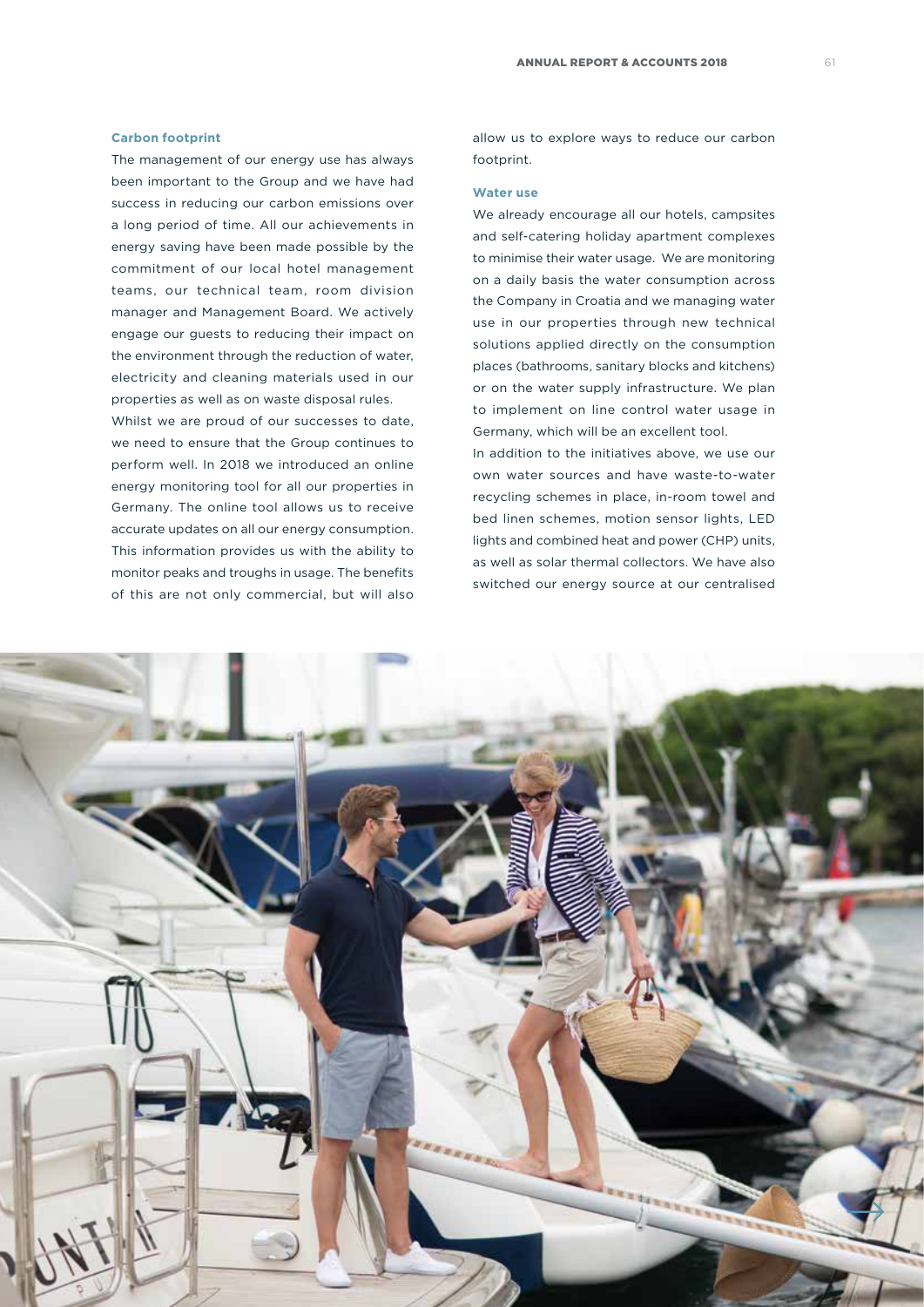laundry site from oil to gas in order to be more environmentally friendly. Gas combustion produces less carbon dioxide (CO2), carbon monoxide (CO), sulphur (S) and nitrogen oxides (NO2) than the fuel oil we used before. These are just a few examples of the improvements we are constantly making within our business.

#### **Waste and recycling**

As a Group, we encourage all our hotels to reduce their water usage and the amount of waste they produce. This is achieved in many different ways including reducing the use of consumables such as cleaning materials and packaging and paper, with a view to further minimise environmental impact.

As part of the responsible business initiatives, PPHE Hotel Group has created a Green Team which promotes sustainability across all properties. This will help us to reduce our carbon footprint and waste, as well as contribute to better water preservation.

In Croatia, under the Green Team project, 60.0 tonnes of paper and cardboard were collected and recycled in 2018. All other types of recyclable waste were separated into 20 different types, including glass, metals, energy saving lamps, batteries, waste oils and food residues from kitchens. Incentive schemes are in place to reward our hotels, self-catering holiday apartment complexes and campsites that achieve the best results in each category.

#### **Procurement**

A key area of impact we have on the environment and the communities in which we operate is our supply chain – this being the goods and services which we buy both in the countries where we operate and from elsewhere.

It is important that all procurement decisions ensure that our hotels get the goods and services they need to operate effectively, and at the right price.

The issues we face with our supply chain are constantly changing and evolving. It is a continuing process to improve and strengthen our procurement activity to ensure that relevant issues are properly understood and managed in

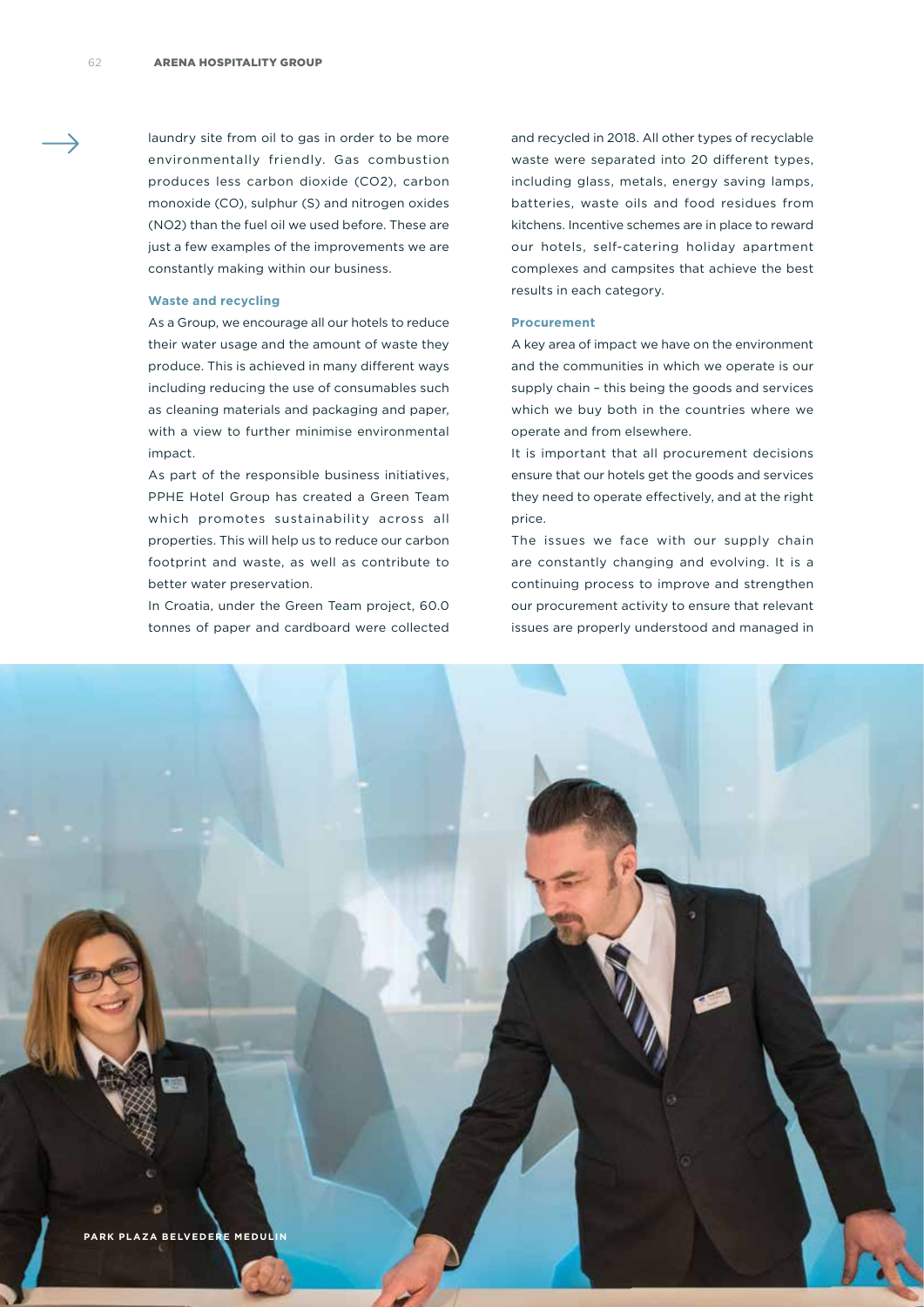each buying decision we make. Our responsible business strategy will help us to identify and prioritise the areas to concentrate on.

PPHE Hotel Group itself is developing a centralised e-procurement system that aims to ensure that procurement activity in the PPHE Hotel Group is properly managed and organised under responsible business strategy principles.

#### **Strategic partners/suppliers**

Teamwork is a key value and we like to collaborate with our strategic partners and business suppliers. It will never be our intention to reject strategic partners and business suppliers because they present environmental or social challenges, but only if they refuse to address these. Where issues do emerge, we will always endeavour to work together to address them.

In 2019 PPHE Hotel Group, will be introducing a strategic partner and supplier "code of conduct" policy which will require the partners to be transparent and provide relevant information about the goods or services they provide. The PPHE Hotel Group's team pointed to: "The "code of conduct" will outline how we expect all our strategic partners and business suppliers to comply with all relevant legislation in the countries where we operate or in those countries where goods or services are sourced. This includes legislation relating to the environment, health and safety and employment, as well as any other regulations relating to the goods or services they provide".

#### **Equality and diversity**

The Group is accepting the PPHE Hotel Group's approach regarding equality and diversity, so it is fully committed to respect and fair treatment for everyone, eliminating discrimination and actively promoting equality of opportunity and delivering fairness to all. In addition to being compliant with equality laws, public duties, and Human Rights Acts (universal and European), the Group supports diversity and promotes equality of opportunity for all team members, students and customers regardless of their:

- 1) Protected Characteristics (Equality Act):
- age:
- disability;
- gender reassignment;
- marriage and civil partnership;
- pregnancy and maternity (including paternity);
- race (colour, ethnic or national background);
- religion or belief (including non-belief);
- sex/gender; and
- sexual orientation.
- 2) Caring responsibilities for a 'protected characteristic' including dependants;
- 3) Socio-economic background/grouping;
- 4) Union activity;
- 5) Unrelated spent criminal convictions.



#### **Developing our people**

We are an international, dynamic hospitality company which employs team members from different nationalities. With such a diverse workforce, it is important that the Company has a strong company culture and leadership that inspires our team members to share our passion to perform.

We recognise that our team members are central to the success of the Company and how we operate. Our company culture is one of openness, trust, support, caring and connecting, and is also about personal growth, which the overall PPHE Hotel Group's context of 'placing the guest experience at the heart of everything we do' supports. The Company accept PPHE Hotel Group's opinion that it is critical that we invest in our talent and encourage their growth by delivering an exciting and forwardthinking workplace for them to develop their skills and knowledge, providing them with the opportunities to grow with our business. Goals:

1) Linking development to learning 2) Attract and retain talent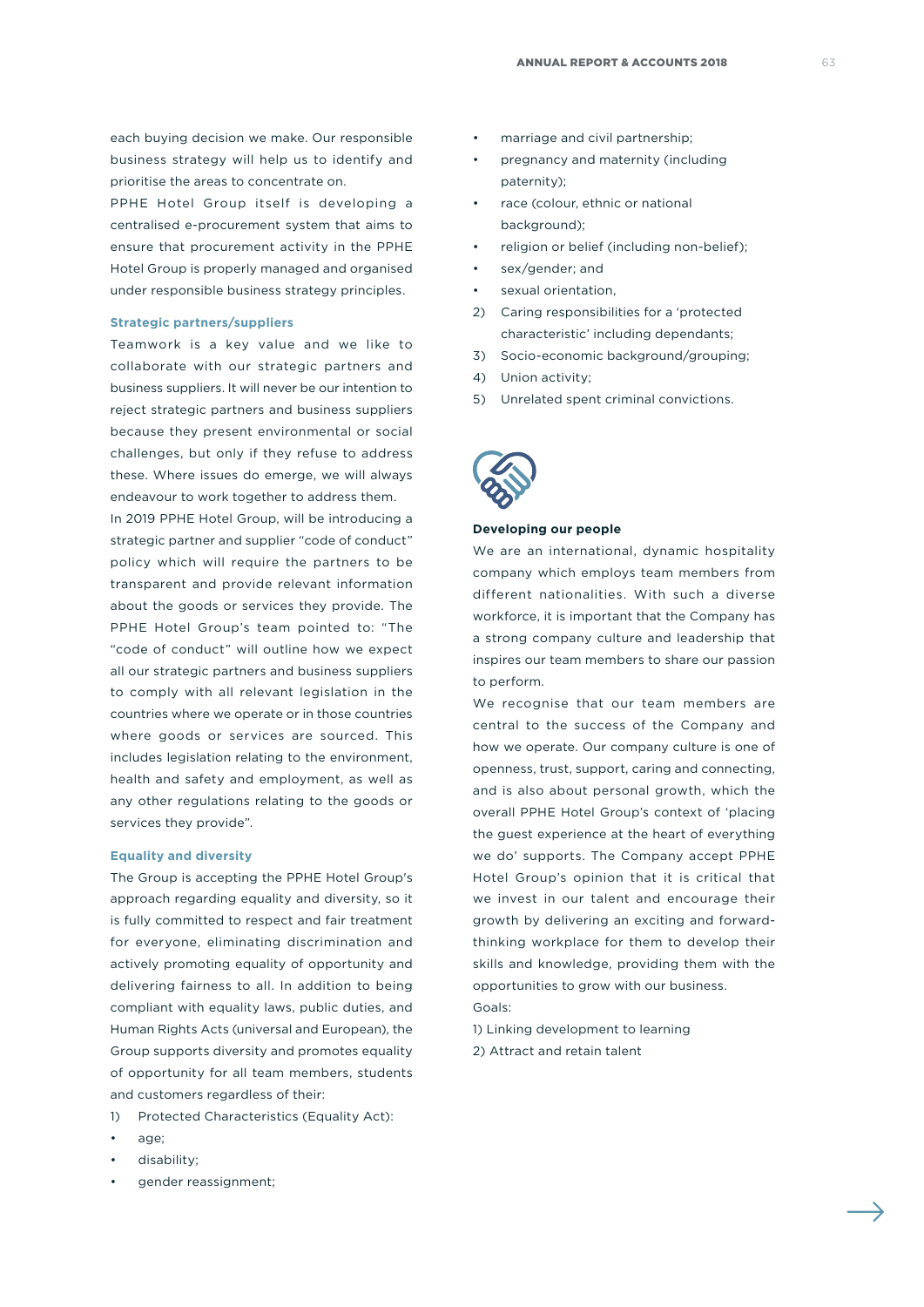#### **Learning and development**

The Group is a part of PPHE Hotel Group's learning and development programmes and team members have the opportunity to be included actively in these programmes.

We see our learning and development programmes as key to the development of our team members and to support the professional and personal growth of every team member, PPHE Hotel Group has developed the 'you:niversity'. This is an extensive resource of learning and development programmes created to enable our leaders and team members to develop the individual and organisational capability needed to achieve their personal growth, career progression potential and our overall business strategy.

205 training programmes were undertaken in 2018, of which approximately 60 were conducted internally. The rest of the programmes were provided by external companies or our suppliers. Of the internal training sessions, nearly 53% fell under the category of statutory training. The rest of the training programmes conducted were mainly induction training, guest experience training, technical skills training and management and leadership training. Foundation in Management was attended by eight Group's team members last year who have now became a part of the larger group of team members who completed the very high quality program. Some of the young team members in 2019 will take a few of the leading positions in the Company.

#### **Talent management**

We place a great amount of effort in recognising and retaining our talents as well as supporting them to grow within the Company. We offer various training programs, such as Foundation in Management, and tuition payments for university programs to those employees that are recognised as talents within the organisation.

#### **Employment**

Arena Hospitality Group employs a diverse workforce, with a gender mix of 56% women and 44% men. The average age of permanent employees is 44 years which shows the trend of the Company getting younger. Our workforce age structure is as follows: 18 – 30 (25%), 31 – 40 year olds (27%). Approximately 19% of

people are aged between 41 – 50. We employ approximately 24% of people aged between 51 – 60. Only 4% of people are older than 60. We are a dynamic Company and in 2018 we had 129 permanent team members start their career with the Company.

#### **Team member engagement survey**

In 2018, we are proud to report that our colleagues once again recognised our efforts through high team member engagement survey scores. In September, we conducted our sixth annual Climate analysis–employee engagement survey. Overall, the results for the Group showed a high level of team member engagement with an Engagement index of 84.1 (on a scale of 1-100). The total index derived from the drivers – My Job, My Manager, Our Team and Our Company – was 80.4. These results show a high average of team member engagement and overall satisfaction with employment in the Group. From the results, teams are able to identify areas for improvement and, through action plans, set objectives to improve their working climate.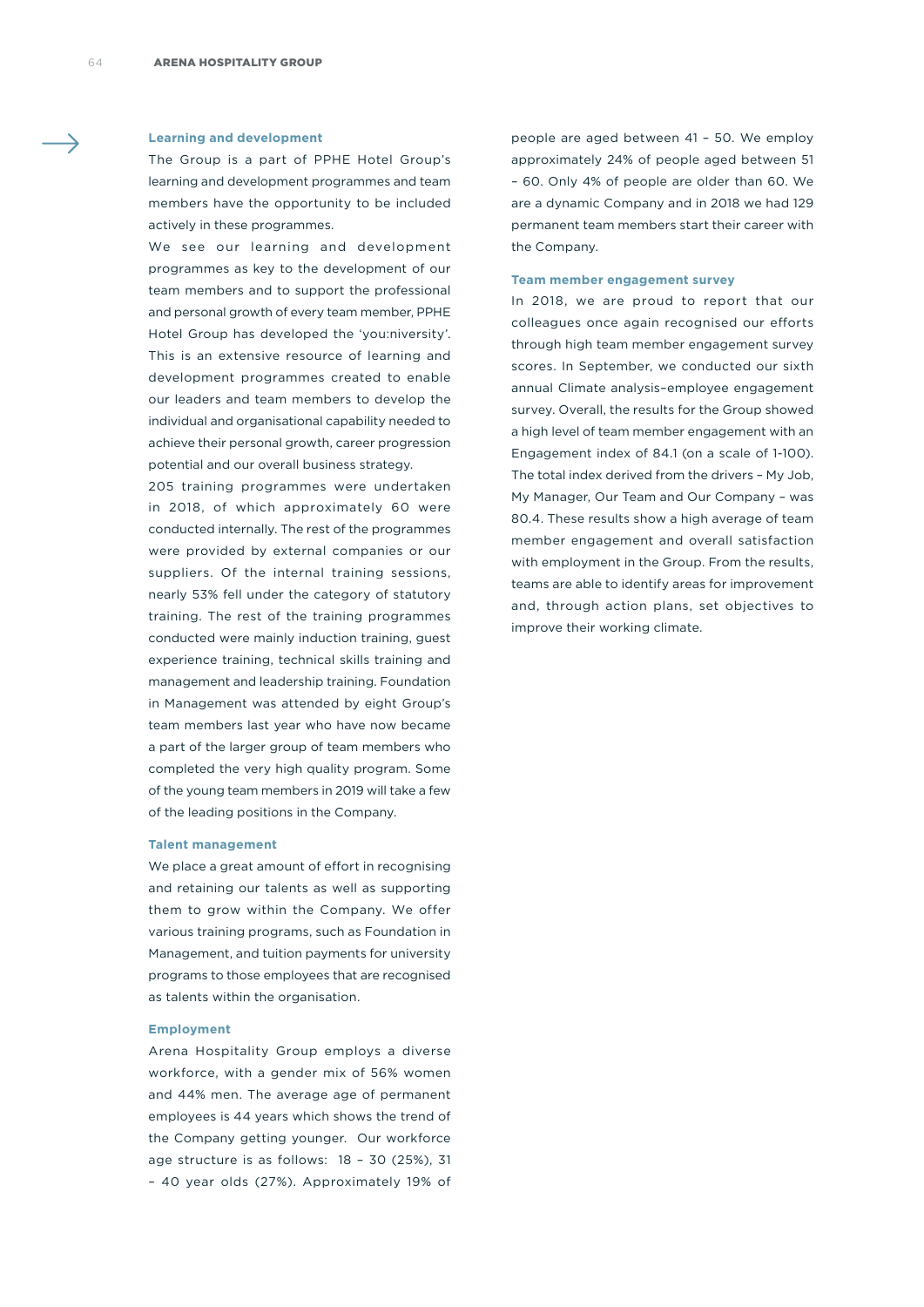| TEAM MEMBER IN CROATIA                          | 2018 | 2017  | 2016 | 2015 |
|-------------------------------------------------|------|-------|------|------|
| Full-time members (on 31 December)              | 469  | 370   | 366  | 354  |
| Part-time members (on 31 December)              | 80   | 117   | 114  | 184  |
| Part-time members (on 31 August)                | 615  | 1,005 | 848  | 819  |
| FTE <sup>T</sup>                                | 812  | 776   | 806  | 758  |
| Employee satisfaction/engagement (%)            | 83,6 | 85,0  | 84,9 | 84,6 |
| TEAM MEMBER IN GERMANY AND HUNGARY <sup>3</sup> | 2018 | 2017  | 2016 | 2015 |
| Full-time members (on 31 December) <sup>2</sup> | 269  | 278   | 258  | 225  |
| Part-time members (on 31 December) <sup>2</sup> | 28   | 21    | 21   | 43   |
| FTE <sup>1</sup>                                | 217  | 215   | 222  | 263  |
| Employee satisfaction/engagement (%)            | 85.7 | 86.4  | 84.1 | 84.4 |

<sup>1</sup> The FTE number is an estimate based on the total hours paid for all team members divided by the hours paid for an average full time employee to

arrive at a total for Full Time Equivalent Employees.

<sup>2</sup> The employee numbers for Germany and Hungary include all the employees for art'otel berlin mitte and Park Plaza Berlin Kudamm which are owned in joint ventures.

<sup>3</sup> Germany and Hungary were not part of the Group for the three years ended 31 December 2016 and the table above is included for information.



#### **Being part of our communities**

As an owner and operator of hotels, resorts and campsites it is important we care about our neighbourhoods and make a positive contribution to our local communities and the people who live there. We do this in a number of different ways. We are actively involved with a number of fundraising activities throughout the year that make a big difference to people's lives and the environment. We also engage our local communities through volunteering and local resourcing partnerships and charities.

Although 'Being part of our communities' ranked the pillar with the lowest importance and impact, we still have a strong commitment to it and are constantly reviewing our community and charitable activity to ensure that it has maximum impact at a local level, but also resonates globally and supports the Group in meeting its objectives and responsibilities.

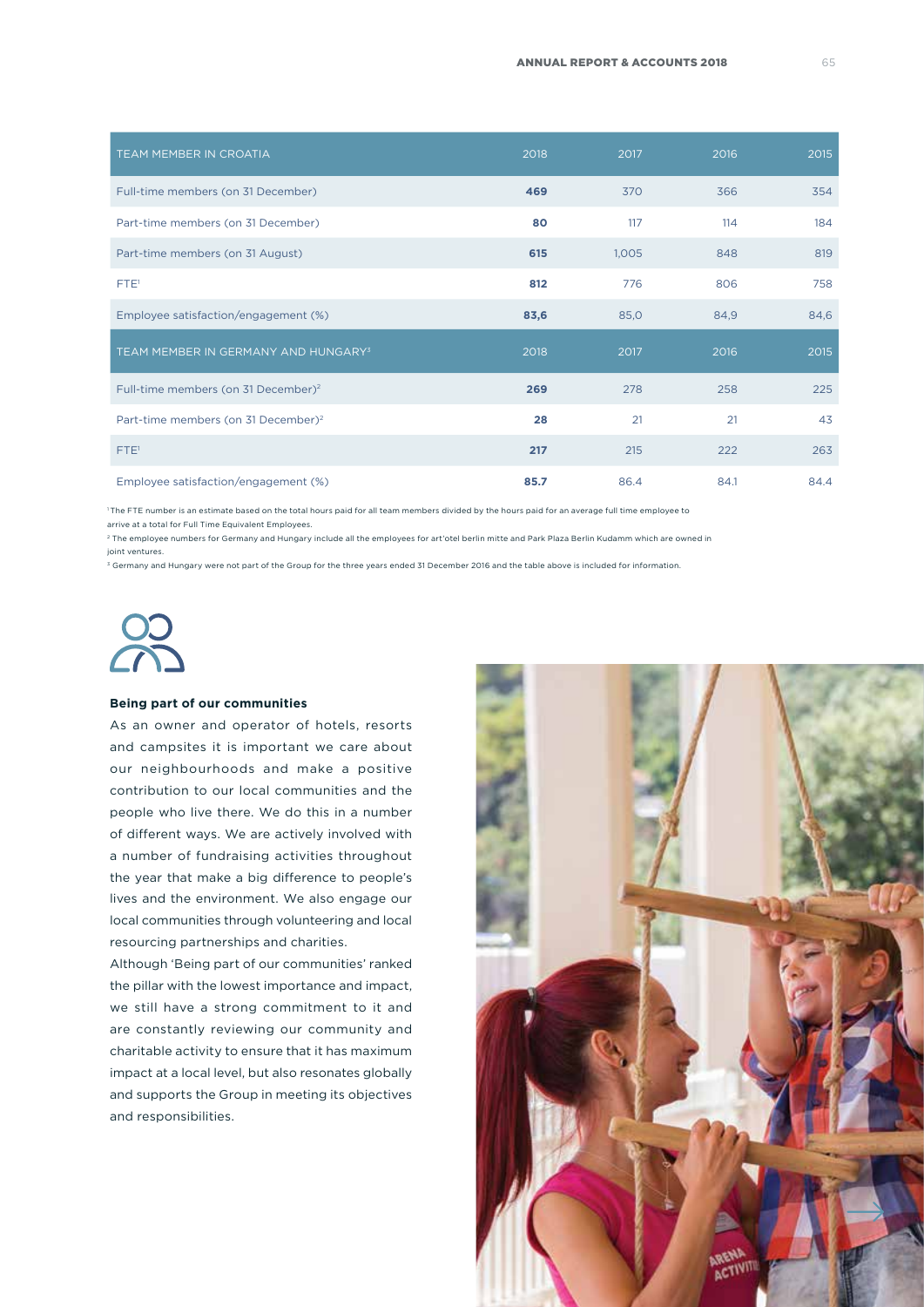#### Goals:

1) Increasing our charity initiatives and volunteering

2) Contributions and investments with our local community

3) Engagement with our local community

#### **Charity initiatives and volunteering**

In the last 12 months, the Company sponsored the Sa(n)jam knjige u Istri (Book Fair(y) in Istria), an important cultural festival of books and authors, and is the patron of the Libar za Vajk award (Book for Ever), awarded at the festival for a fourth year in a row.

This year again, in partnership with the City of Pula, the Company sponsored the humanitarian Christmas gala concert traditionally held at the Istrian National Theatre in Pula. Funds collected from ticket sales were donated to "GEA", Association for Support to Breast and Breast Cancer Associates, located in Pula.

The Company also supported an art exhibition to raise funds for the Cerebral Palsy Association of the Istria County, donated a new incubator



for the Department of Paediatrics at the General Hospital Pula and supported the education of physiotherapists at local healthcare institution and physical therapy centre, Zlatne Ruke (Golden Hands).

The Company has been sponsoring and participating in the humanitarian operations of the GEA Association for Support to Breast and Breast Cancer Associates for a number of years. This association is giving medical and psychological support to the members. Some of whom are also our female employees or exemployees.

In Germany the Group's Regional Office arranged a day-trip to Berlin Zoo for 50 children from the Malteser Family Centre, Manna. Christmas trees were also placed in all hotels for Manna and were filled with children's wishes which team members helped fulfil. Finally, Park Plaza Nuremberg hosted a charity Flea Market for the children of day care centre Lichtenhof of the Rummelsberger Diakonie.

#### **Contributions and investments**

Apart from the financial contributions we make to our local communities via charity initiatives and fundraising, we work with a number of local organisations on a benefit basis. We are proud that this year, we have hosted and supported the International Sound & Film Music Festival held at the Park Plaza Histria Pula. The ISFMS festival focuses on the promotion of film sound and music as well as education and each year offers a programme composed of lectures, panels and workshops with international guests and music professionals from around the world. This year, for the first time in Croatia, European Camille Awards for the best film composers were awarded at the festival.

#### **Engagement with our local communities**

Employing team members who live near our properties is not only good for the environment, but supports our objective to be part of our local communities.

In Germany, art'otel cologne hosted a speed dating style event at a Job Fair held at the Rhein-Energie-Stadion Köln, in the city of Cologne and attended several large-scale Job fairs organised by national employment agencies across the country.